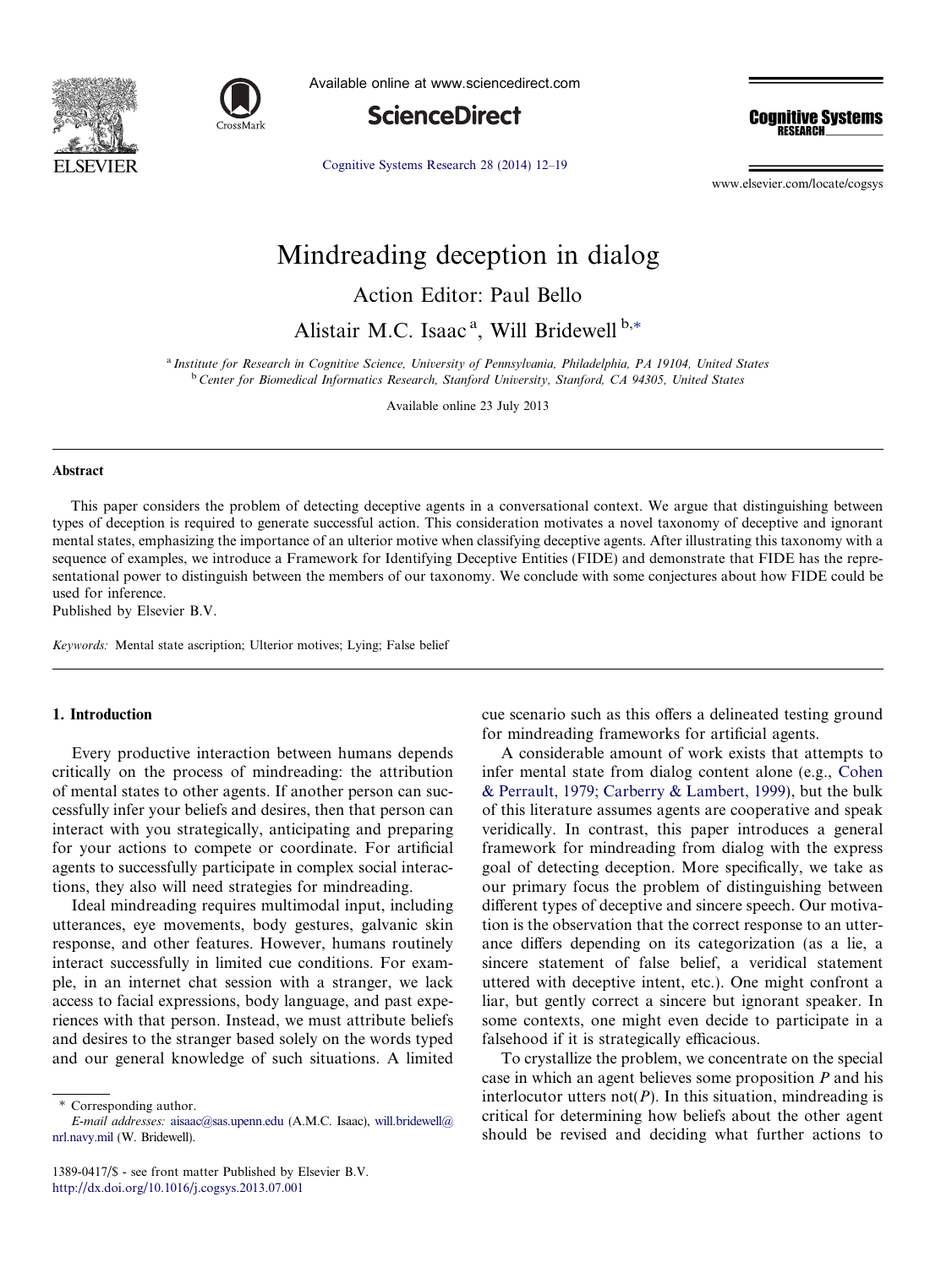take. Does the speaker utter  $not(P)$  sincerely? Is he lying? If the former, the agent might act to educate the speaker by providing his evidence for  $P$ ; if the latter, we claim that the agent must infer the speaker's ulterior motive. The need to correctly calculate response on the basis of a conflict between a speaker's utterance and the hearer's belief appears in many conversational scenarios including police interrogations, court testimony, physician–patient interactions, political debates, and even water-cooler talk.

The literature on deception emphasizes a number of fine-grained distinctions for characterizing different attitudes an agent might have toward an utterance. In addition to lying and distinct from the sincere categories of false belief and ignorance, there are other less well studied forms of deception. For example, paltering involves speaking truthfully with the intent to deceive [\(Schauer & Zeckhaus](#page--1-0)[er, 2009](#page--1-0)), as when a car dealer (veridically) emphasizes the quality of a car's wheels to distract the buyer from a problem with the engine. Bullshitting involves speaking without either knowing or caring about the truth value of one's utterance [\(Frankfurt, 2005](#page--1-0)). A less discussed, but also interesting example is pandering, when the speaker does not care about the truth value of their utterance, instead speaking it solely because they believe the listener desires to hear it. Whereas the philosophical literature on deception has focused primarily on the moral status of these classes of utterances, we focus on how to distinguish among them in a limited-cue, conversational situation.

Our strategy differs from previous work in that we (1) categorize a broad variety of deceptive states within a unified framework, (2) emphasize the importance of ulterior motives rather than "intent to deceive," and (3) propose a representation designed to be rich enough to support the detection of deception. The claim that deception and sincere discourse are qualitatively distinct is uncontroversial. We go a step further and assert that attempts to treat bullshitting, lying, pandering, and paltering as a single activity will lead to as much confusion as treating false belief, ignorance, and veridical speech as one and the same. The efforts of [Sakama, Caminada, and Herzig \(2010\)](#page--1-0) to logically define and analyze lying, bullshit, and paltering—which they call "deception"—support our assertion. However, their logical analysis turns on acceptance of the condition that liars intend the hearer to believe their fallacious utterance, which has been hotly disputed [\(Mahon,](#page--1-0) [2008](#page--1-0)). We sidestep that debate by relying on the more general concept of an ulterior motive: intuitively, a goal with higher priority than those goals implied by the conversational context. The intent to deceive may follow from such a goal, but the ulterior motive itself ultimately determines action. These considerations motivate the Framework for Identifying Deceptive Entities (FIDE). We argue that FIDE includes features both necessary and sufficient for a mindreading system to detect deception.

We structure the rest of this paper around FIDE. In the next section, we develop a classification of deceptive states, illustrating our distinctions with multiple interpretations of a short dialog. We argue for the necessity of representing the goals and beliefs of other agents, including their potential ignorance and ulterior motives, so as to fully characterize these distinctions. Section [3](#page--1-0) introduces FIDE and a formalism for representing mental states. Section [4](#page--1-0) illustrates the framework's expressive power by applying it to examples from Section 2. Success at representing our examples demonstrates the sufficiency of FIDE for capturing the important distinctions. We then discuss strategies for inferring deceptive states within a system that implements this framework. Finally, we summarize our argument and anticipate future research.

#### 2. An example: the water cooler

To see more clearly the necessity of mindreading and reasoning about ulterior motives for dialog, consider the following simple exchange:

### Scene: Bartleby & Bartleby, LLP

(Jones and Pratt stand next to a gurgling water cooler.)

Jones: So, I hear Smith is going to be promoted to VP.

Pratt: That's what you get for kissing old man Bartleby's ass.

Jones' response to Pratt will depend critically on his own mental attitude toward Smith's promotion. For the sake of argument, assume that Jones believes Smith's promotion to be merit-based. How then should he interpret and respond to Pratt's assertion that it was the result of cronyism?

The most socially generous interpretation of Pratt's statement is as a straightforward instance of false belief. For example, Pratt may have observed but misinterpreted conversations between Smith and Bartleby, forming the sincerely held but inadequately justified and ultimately incorrect belief that the promotion was an act of cronyism. In this circumstance, Pratt's utterance may have no motive behind it other than the straightforward Gricean mandate to speak the truth. If Jones infers that motive, he might respond by offering Pratt evidence that Smith's promotion was merit-based, working with him to realize their shared goal of reaching the truth of the situation.

At the opposite end of the spectrum is the interpretation of Pratt's utterance as a full-blown instance of lying. For example, Pratt may know full well that Smith's promotion is merit-based. His assertion to the contrary must then be based on some ulterior motive. For instance, Pratt may have the goal of bringing Jones to believe that Smith's promotion was undeserved. This goal is ulterior in the sense that it contradicts the default Gricean assumption that the purpose of conversation is to convey truth about the state of the world. As we shall see, the presence of an ulterior motive most thoroughly characterizes deceptive speech, not the speaker's attitude toward the truth value